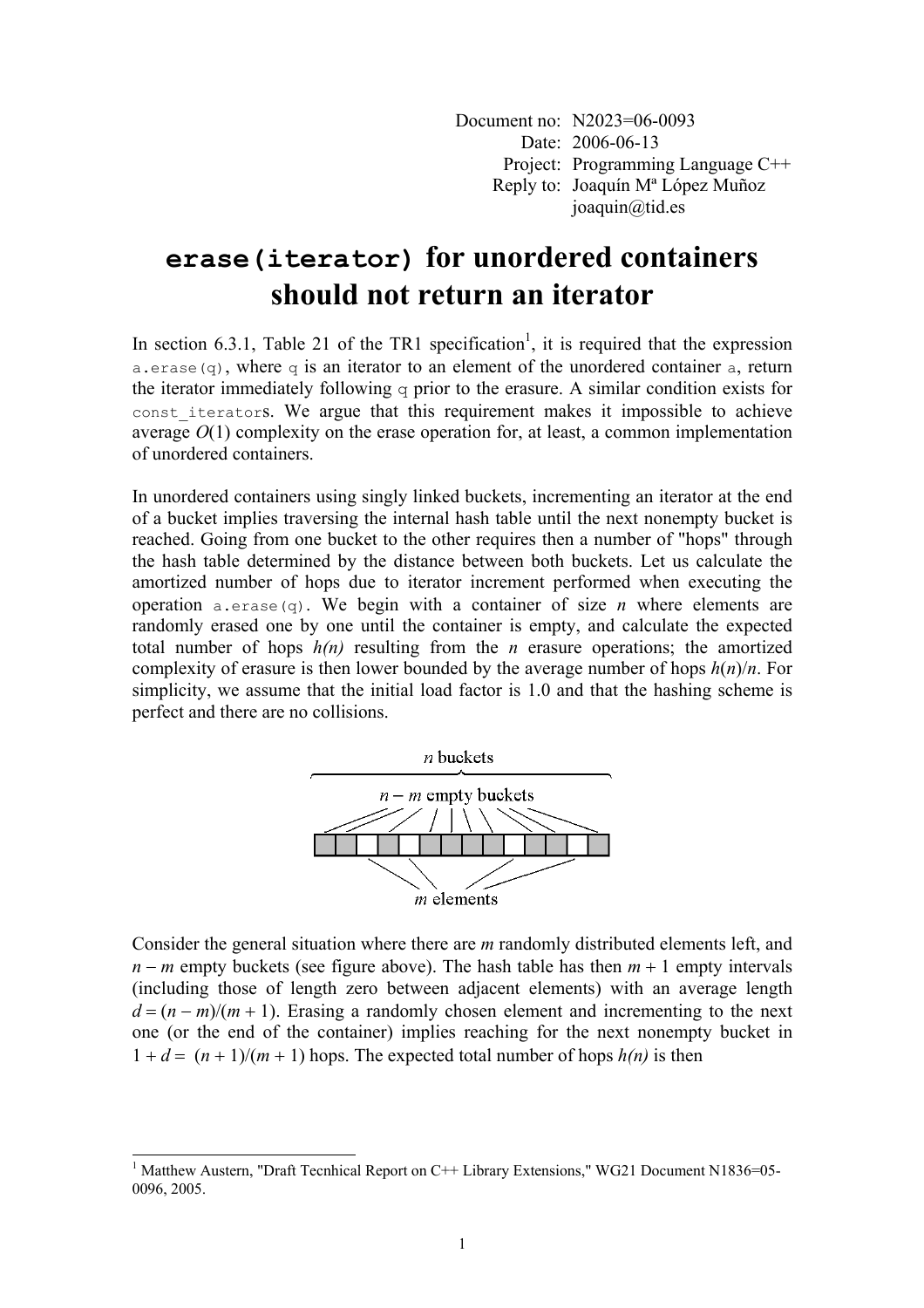$$
h(n) = \sum_{m=1}^{n} \frac{n+1}{m+1} = (n+1) \sum_{m=1}^{n} \frac{1}{m+1} = (n+1)(H_{n+1}-1) \approx
$$
  

$$
\approx \frac{1}{2} + (n+1)(\ln(n+1) + \gamma - 1),
$$

where  $H_n$  is the *n*-th *harmonic number*<sup>2</sup> and  $\gamma = 0.5772...$  is the *Euler-Mascheroni* constant<sup>3</sup>. This formula has been empirically verified by computer simulation. The average number of hops  $h(n)/n$  is then  $O(\log n)$ , which constitutes a lower bound for the complexity of a.erase(q), in contradiction with the average  $O(1)$  requirement in TR1. In pathological cases,  $h(n)$  can be as bad as  $\frac{1}{2} n(n + 1)$ : this happens when the elements are erased in reverse order as they are arranged in the hash table:

```
unordered set<unsigned int> s;
for(unsigned int m=0; m<n; ++m) s.insert(m);
// quadratic behavior in some implementations
for(unsigned int m=n; m--;) s.erase(s.find(m));
```
## **Impact on actual performance**

 $\overline{a}$ 

The formulas above show that the average number of hops per erasure operation can be quite high, which hints at the possibility that hopping has a measurable impact on the performance of actual programs.

| Maximum size of the | Average number of hops |
|---------------------|------------------------|
| container           | per erasure operation  |
| 1,000               | 65                     |
| 10,000              | 8.8                    |
| 100,000             | 11 1                   |
| 1,000,000           | 134                    |

However, hopping overhead is unevenly distributed with respect to the load factor, which decreases as the table empties, so that most of that overhead concentrates on the area where the table is nearly void, as depicted in the figure.



<sup>&</sup>lt;sup>2</sup> Eric W. Weisstein et al. "Harmonic Number." From MathWorld--A Wolfram Web Resource. http://mathworld.wolfram.com/HarmonicNumber.html

 $\overline{a}$ 

l

<sup>&</sup>lt;sup>3</sup> Eric W. Weisstein. "Euler-Mascheroni Constant." From MathWorld--A Wolfram Web Resource. http://mathworld.wolfram.com/Euler-MascheroniConstant.html